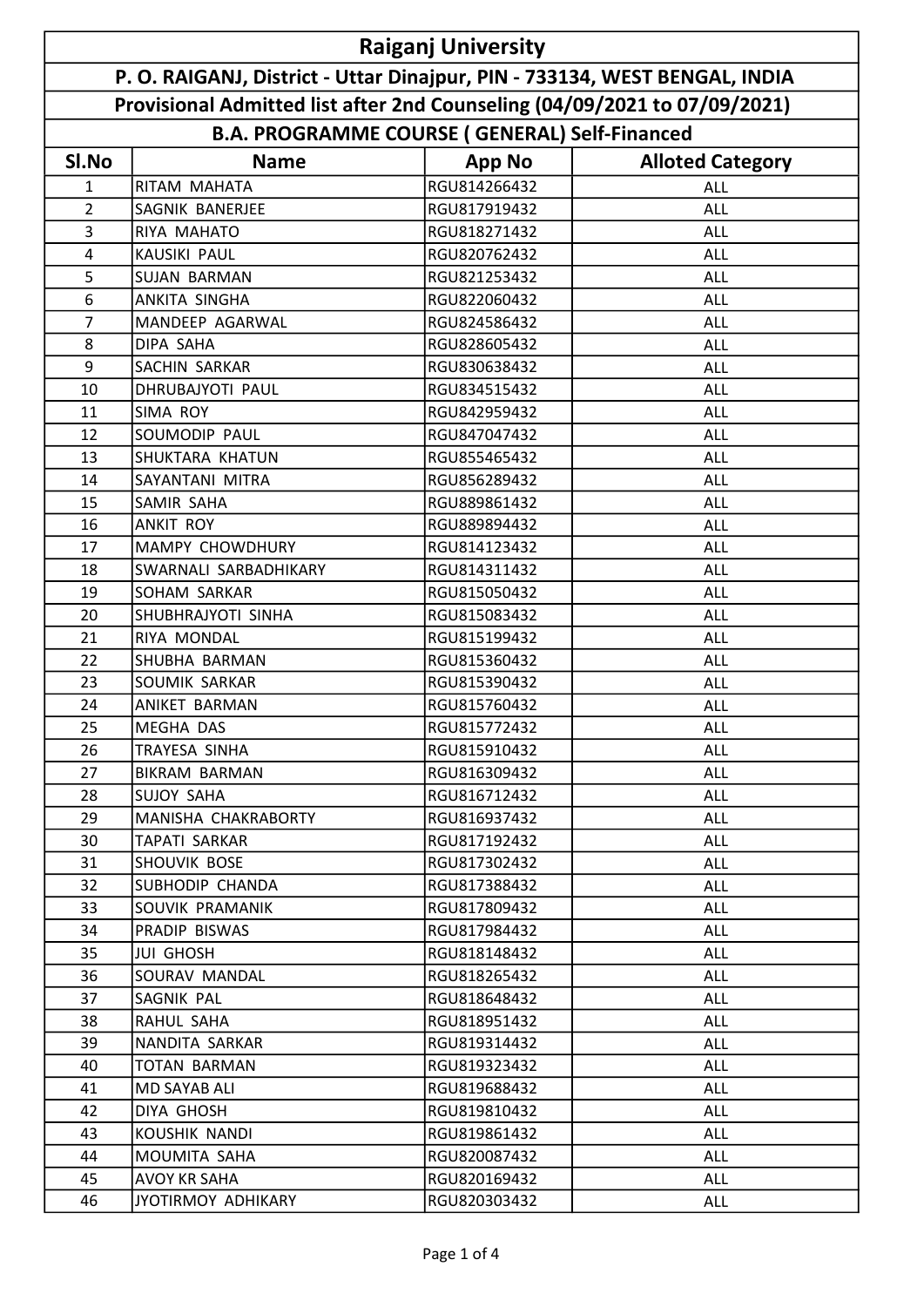| <b>B.A. PROGRAMME COURSE (GENERAL) Self-Financed</b> |                          |               |                         |  |  |
|------------------------------------------------------|--------------------------|---------------|-------------------------|--|--|
| SI.No                                                | <b>Name</b>              | <b>App No</b> | <b>Alloted Category</b> |  |  |
| 47                                                   | ANSAR ALI                | RGU820331432  | <b>ALL</b>              |  |  |
| 48                                                   | <b>MD MURAD REZA</b>     | RGU820377432  | <b>ALL</b>              |  |  |
| 49                                                   | PAYEL SARKAR             | RGU820402432  | <b>ALL</b>              |  |  |
| 50                                                   | LITON GHOSH              | RGU820403432  | <b>ALL</b>              |  |  |
| 51                                                   | <b>RASEL RANA</b>        | RGU820610432  | <b>ALL</b>              |  |  |
| 52                                                   | KALIDAS MAJUMDER         | RGU820743432  | ALL                     |  |  |
| 53                                                   | <b>KARAN SAHA</b>        | RGU820791432  | <b>ALL</b>              |  |  |
| 54                                                   | JOYDEEP BISWAS           | RGU820795432  | <b>ALL</b>              |  |  |
| 55                                                   | <b>DESHA KUNDU</b>       | RGU820927432  | ALL                     |  |  |
| 56                                                   | REJAULLA XXX             | RGU820944432  | ALL                     |  |  |
| 57                                                   | <b>FIRDOSH RAHAMAN</b>   | RGU821011432  | ALL                     |  |  |
| 58                                                   | AMIT SARKAR              | RGU821042432  | <b>ALL</b>              |  |  |
| 59                                                   | SHANKAR BISWAS           | RGU821068432  | ALL                     |  |  |
| 60                                                   | PRITI BARMAN             | RGU821097432  | ALL                     |  |  |
| 61                                                   | SANNAK BISWAS            | RGU821168432  | <b>ALL</b>              |  |  |
| 62                                                   | PRADIP PAUL              | RGU821243432  | ALL                     |  |  |
| 63                                                   | SAGAR PAUL               | RGU821295432  | ALL                     |  |  |
| 64                                                   | RUPAYAN DEBNATH          | RGU821346432  | <b>ALL</b>              |  |  |
| 65                                                   | MAHAMMED RAJU            | RGU821582432  | <b>ALL</b>              |  |  |
| 66                                                   | SANGITA DEBSHARMA        | RGU821592432  | ALL                     |  |  |
| 67                                                   | PINKAR SAHA              | RGU821736432  | ALL                     |  |  |
| 68                                                   | <b>SUBHA ROY</b>         | RGU822089432  | <b>ALL</b>              |  |  |
| 69                                                   | KUSHAL PRAMANIK          | RGU822199432  | ALL                     |  |  |
| 70                                                   | <b>PRATYUSH DEBGUPTA</b> | RGU822357432  | ALL                     |  |  |
| 71                                                   | <b>ROHIT BARMAN</b>      | RGU822484432  | <b>ALL</b>              |  |  |
| 72                                                   | TANIMA SARKAR            | RGU822505432  | <b>ALL</b>              |  |  |
| 73                                                   | <b>BISHAKHA SINGH</b>    | RGU822519432  | ALL                     |  |  |
| 74                                                   | <b>SUBRATA SARKAR</b>    | RGU822538432  | ALL                     |  |  |
| 75                                                   | SUSMITA TALUKDAR         | RGU822908432  | <b>ALL</b>              |  |  |
| 76                                                   | PRANAB BARMAN            | RGU823025432  | ALL                     |  |  |
| 77                                                   | <b>MD SAHIL ALI</b>      | RGU823040432  | ALL                     |  |  |
| 78                                                   | PURNENDU BARMAN          | RGU823224432  | ALL                     |  |  |
| 79                                                   | SUPRIYA KARMAKAR         | RGU823502432  | ALL                     |  |  |
| 80                                                   | <b>GOURAV BASAK</b>      | RGU823540432  | ALL                     |  |  |
| 81                                                   | <b>BARNALI PRAMANIK</b>  | RGU823587432  | ALL                     |  |  |
| 82                                                   | SATAVISHA DAS            | RGU824152432  | ALL                     |  |  |
| 83                                                   | RABI CHANDRA ROY         | RGU824987432  | ALL                     |  |  |
| 84                                                   | NISHA KUMARI             | RGU825099432  | ALL                     |  |  |
| 85                                                   | SUPRIYA DAS              | RGU826178432  | ALL                     |  |  |
| 86                                                   | <b>SUPRIYA GHOSH</b>     | RGU826357432  | ALL                     |  |  |
| 87                                                   | RIMI DUTTA               | RGU826453432  | ALL                     |  |  |
| 88                                                   | DIPA DAS                 | RGU826747432  | ALL                     |  |  |
| 89                                                   | <b>ALOK GUHA ROY</b>     | RGU827053432  | ALL                     |  |  |
| 90                                                   | ANURUPA SARKAR           | RGU827090432  | ALL                     |  |  |
| 91                                                   | <b>AVIRAM PAUL</b>       | RGU827121432  | ALL                     |  |  |
| 92                                                   | PIYUSH SHIL              | RGU827762432  | <b>ALL</b>              |  |  |
| 93                                                   | SHEFALI SARKAR           | RGU827819432  | ALL                     |  |  |
| 94                                                   | DIP PAUL                 | RGU828223432  | ALL                     |  |  |
| 95                                                   | SUBHAJIT SARKAR          | RGU828278432  | ALL                     |  |  |
| 96                                                   | PIPASA SAHA              | RGU828446432  | ALL                     |  |  |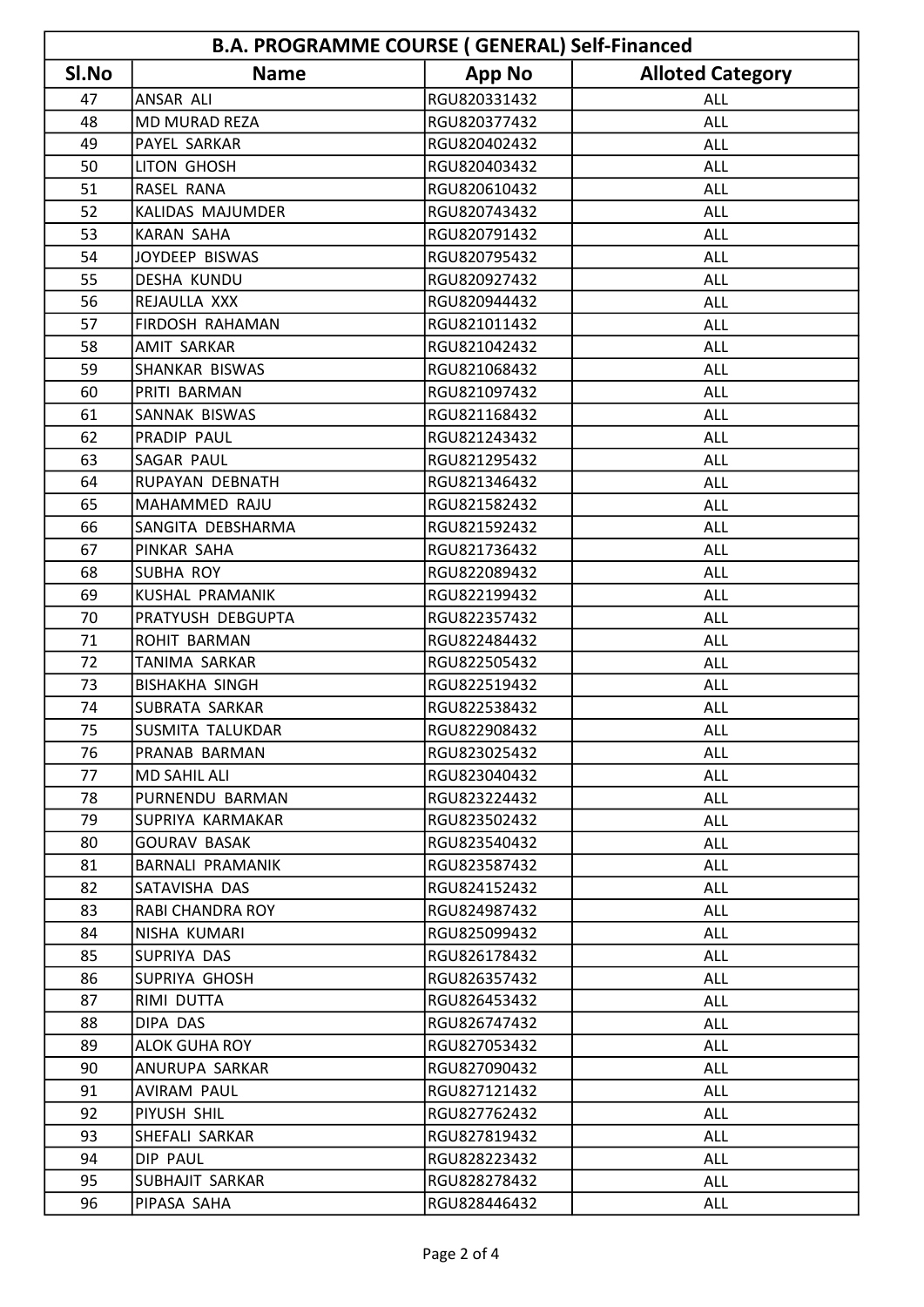| <b>B.A. PROGRAMME COURSE (GENERAL) Self-Financed</b> |                              |               |                         |  |  |
|------------------------------------------------------|------------------------------|---------------|-------------------------|--|--|
| SI.No                                                | <b>Name</b>                  | <b>App No</b> | <b>Alloted Category</b> |  |  |
| 97                                                   | <b>JIT BHOWMICK</b>          | RGU828512432  | ALL                     |  |  |
| 98                                                   | SNEHA SARKAR                 | RGU828973432  | <b>ALL</b>              |  |  |
| 99                                                   | PRITAM SARKAR                | RGU829086432  | <b>ALL</b>              |  |  |
| 100                                                  | SAIKAT SAHA                  | RGU829752432  | <b>ALL</b>              |  |  |
| 101                                                  | RAHUL BAISHYA                | RGU829915432  | <b>ALL</b>              |  |  |
| 102                                                  | SHREYA MODAK                 | RGU830008432  | <b>ALL</b>              |  |  |
| 103                                                  | PRASHANTA SARKAR             | RGU830320432  | <b>ALL</b>              |  |  |
| 104                                                  | <b>MD NUR ISLAM</b>          | RGU830389432  | <b>ALL</b>              |  |  |
| 105                                                  | <b>TARIT KR GHOSH</b>        | RGU830401432  | <b>ALL</b>              |  |  |
| 106                                                  | PRIYA SARKAR                 | RGU830477432  | <b>ALL</b>              |  |  |
| 107                                                  | SUPARNA SAHA                 | RGU830651432  | <b>ALL</b>              |  |  |
| 108                                                  | KOUSHIKEE CHOUDHURY          | RGU830772432  | <b>ALL</b>              |  |  |
| 109                                                  | PRIYANGSHU KARMAKAR          | RGU830815432  | <b>ALL</b>              |  |  |
| 110                                                  | <b>AJIT BARMAN</b>           | RGU830820432  | <b>ALL</b>              |  |  |
| 111                                                  | <b>MAMPI GHOSH</b>           | RGU830896432  | <b>ALL</b>              |  |  |
| 112                                                  | MUNMUN PODDER                | RGU830927432  | ALL                     |  |  |
| 113                                                  | SHARMISTHA CHAKRABORTY       | RGU831041432  | <b>ALL</b>              |  |  |
| 114                                                  | LITAN MAJUMDAR               | RGU831363432  | <b>ALL</b>              |  |  |
| 115                                                  | PARTHA PRATIM TARAFDAR       | RGU831426432  | ALL                     |  |  |
| 116                                                  | <b>UDAY MANDAL</b>           | RGU831674432  | <b>ALL</b>              |  |  |
| 117                                                  | <b>GOURAB CHANDRA BARMAN</b> | RGU832170432  | <b>ALL</b>              |  |  |
| 118                                                  | PRIYANKA DAS                 | RGU834353432  | <b>ALL</b>              |  |  |
| 119                                                  | SAMERUL ISLAM                | RGU837186432  | <b>ALL</b>              |  |  |
| 120                                                  | <b>DEBIKA SARKAR</b>         | RGU838126432  | <b>ALL</b>              |  |  |
| 121                                                  | <b>BITIA MURMU</b>           | RGU838579432  | <b>ALL</b>              |  |  |
| 122                                                  | ROSHMITA GUHA                | RGU839227432  | <b>ALL</b>              |  |  |
| 123                                                  | <b>SUBHAM DEBNATH</b>        | RGU839237432  | ALL                     |  |  |
| 124                                                  | KABITA BARMAN                | RGU839246432  | <b>ALL</b>              |  |  |
| 125                                                  | PRAVAKAR DAS                 | RGU839349432  | <b>ALL</b>              |  |  |
| 126                                                  | <b>BIDDUT SARKAR</b>         | RGU839479432  | ALL                     |  |  |
| 127                                                  | <b>TAHID ALI</b>             | RGU840813432  | ALL                     |  |  |
| 128                                                  | <b>SWEETY ADHIKARY</b>       | RGU846009432  | ALL                     |  |  |
| 129                                                  | PRITAM MAHANTA               | RGU846256432  | ALL                     |  |  |
| 130                                                  | SAMIR RAJBANSHI              | RGU846623432  | ALL                     |  |  |
| 131                                                  | HAYDAR ALI SARKAR            | RGU846828432  | ALL                     |  |  |
| 132                                                  | ROHAN MAJUMDER               | RGU846936432  | ALL                     |  |  |
| 133                                                  | KOYEL PANDEY                 | RGU846953432  | ALL                     |  |  |
| 134                                                  | <b>AMIT DAS</b>              | RGU846988432  | ALL                     |  |  |
| 135                                                  | RAMA DAS                     | RGU848028432  | ALL                     |  |  |
| 136                                                  | MANASHI SUTRADHAR            | RGU848723432  | ALL                     |  |  |
| 137                                                  | KANIKA DAS                   | RGU848865432  | ALL                     |  |  |
| 138                                                  | MOUMITA LOHAR                | RGU848961432  | ALL                     |  |  |
| 139                                                  | PRIYA SUTRADHAR              | RGU854380432  | ALL                     |  |  |
| 140                                                  | ANITA BASAK                  | RGU855357432  | ALL                     |  |  |
| 141                                                  | <b>SABNUR KHATUN</b>         | RGU859379432  | <b>ALL</b>              |  |  |
| 142                                                  | SUMITA DEY                   | RGU860821432  | ALL                     |  |  |
| 143                                                  | LIPI BARMAN                  | RGU865152432  | ALL                     |  |  |
| 144                                                  | DIPANKAR DAS                 | RGU869454432  | ALL                     |  |  |
| 145                                                  | MOJJAMEL HOQUE               | RGU874854432  | ALL                     |  |  |
| 146                                                  | HIRAKLAL RAY                 | RGU875104432  | ALL                     |  |  |